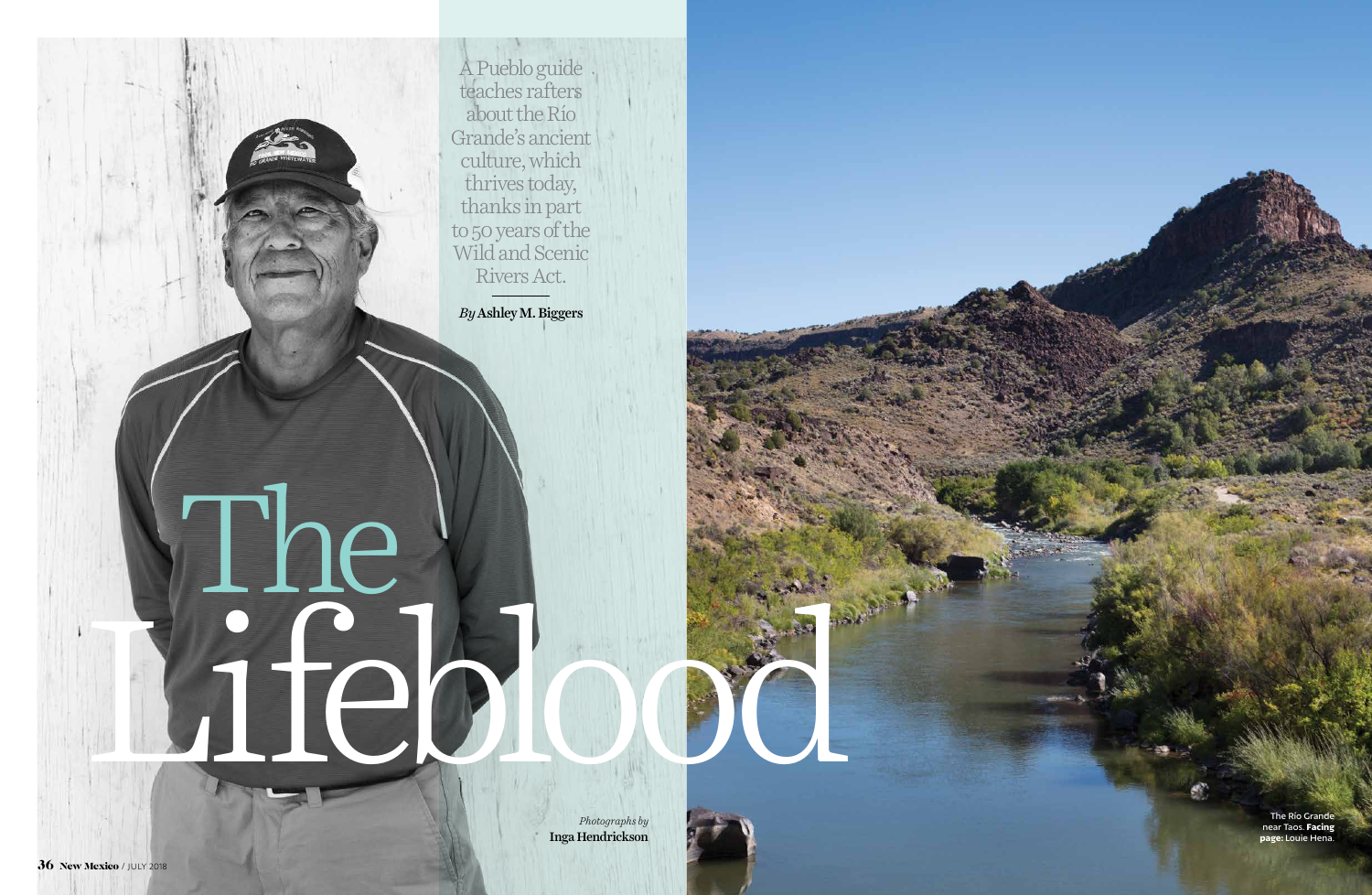With his signature sunglasses and ball cap pulled tight over a cascading salt-and-pepper ponytail, the expression on his 61-year-old face gives away little, though he'll soon share some of what he knows about every current, the steep-walled canyon, the cottonwood saplings he planted along the banks, and the place where a boulder familiar in winter is now submerged as the water runs flush. He's seen the river in every season.

"Water and I are one," he says. The Tesuque Pueblo

and worship along these waters—as well as those of us who recreate here. Thanks to its safeguards—and Mother Nature's blessings of rain and snow—Hena's 13 grandchildren and, someday, their grandchildren will be able to run the river as he does now.

On the heels of the 1964 Wilderness Act, which protected wildlands, the Wild and Scenic Rivers Act sheltered waterways with similar outstanding scenic, recreational, and cultural values. A designated "wild reaches **deeply into what makes us Cisco Guevara.** 

river" is inaccessible except by trail and has primitive shorelines and unpolluted water. A "scenic river" is similarly remote and undeveloped, though roads can reach its banks. The Río Grande has a total of about 68 miles in the two categories, adding up to a pristine experience along its northern reaches—from where it tumbles into New Mexico at the Colorado state line, through the 800-foot-deep chasm below the Río Grande Gorge Bridge, and churning into whitewater rapids, on to the Orilla Verde Recreation Area, about 12 miles south of the bridge. There the river widens and begins the rest of its languorous journey through the state to the Texas-Mexico border.



Much of the wild and scenic mileage doubles as part of the Río Grande del Norte National Monument, nearly a quarter-million acres of rugged plains, volcanic cones, and steep canyons. Nationally, the Río Grande has few companions in its freewheeling ways. Of the three million river miles in the United States, fewer than 13,000 miles have either designation. Even in New Mexico, the Río Grande has little company; a total of just 57 other miles share the wild and scenic protections, including stretches along Ríos Jémez, Pecos, and Chama.

Hena doesn't need an act of Congress to realize the river's cultural value. He intuits it through his very body. His tribal history says his ancestors lived along the Río Grande as early as AD 950. Petroglyphs etched along the banks tell the story of their presence as we float past in near silence, the only sound the subtle dip of the oars into the water. Hena points out

"Water



member's ancestors lived here long before his hands and oars dipped into the water. He spent childhood days fishing and camping with his parents along the sandy shores. In the 1980s, his passion turned professional as he joined his friend Cisco Guevara at Los Rios River Runners. Guevara had founded the Taos-based rafting company in 1978. Back then, the two self-proclaimed "yahoos" sought out the big waves of the Taos Box and the Racecourse, legendary stretches of rapids along the northern stretches of the Río Grande. Today Hena, now a grandfather, keeps to more placid waters. Through the river's flows of epic years and eking-by years, the places along its route have remained largely unchanged. Credit for that goes partly to a piece of landmark legislation hitting its 50th anniversary this year.

I've joined this Native Cultures Feast and Float, which combines time on the water and the lore along its banks with a Pueblo-style feast at its end, for a unique way to appreciate the Río Grande. Hena and Guevara created the excursion in the early 1990s as a new way to get more people out on the water by explaining its deep cultural ties.

But I'm also here to pay homage to the nation's Wild and Scenic Rivers Act, which in 1968 included a healthy stretch of the Río Grande as one of the eight original waterways shielded from development. Far from empty bureaucratic lingo, the act has real impact for Hena and the Pueblo peoples who hunt, fish, forage, irrigate,





**Louie Hena**sits at the helm of our Native Cultures Feast and Float excursion as it drifts along an easy stretch of water south of Taos. He looks at home—and he should. He's spent the better part of three decades perched on inflatable bolsters as lead guide or oarsman, six-foot-long oars in each hand, navigating the Río Grande.